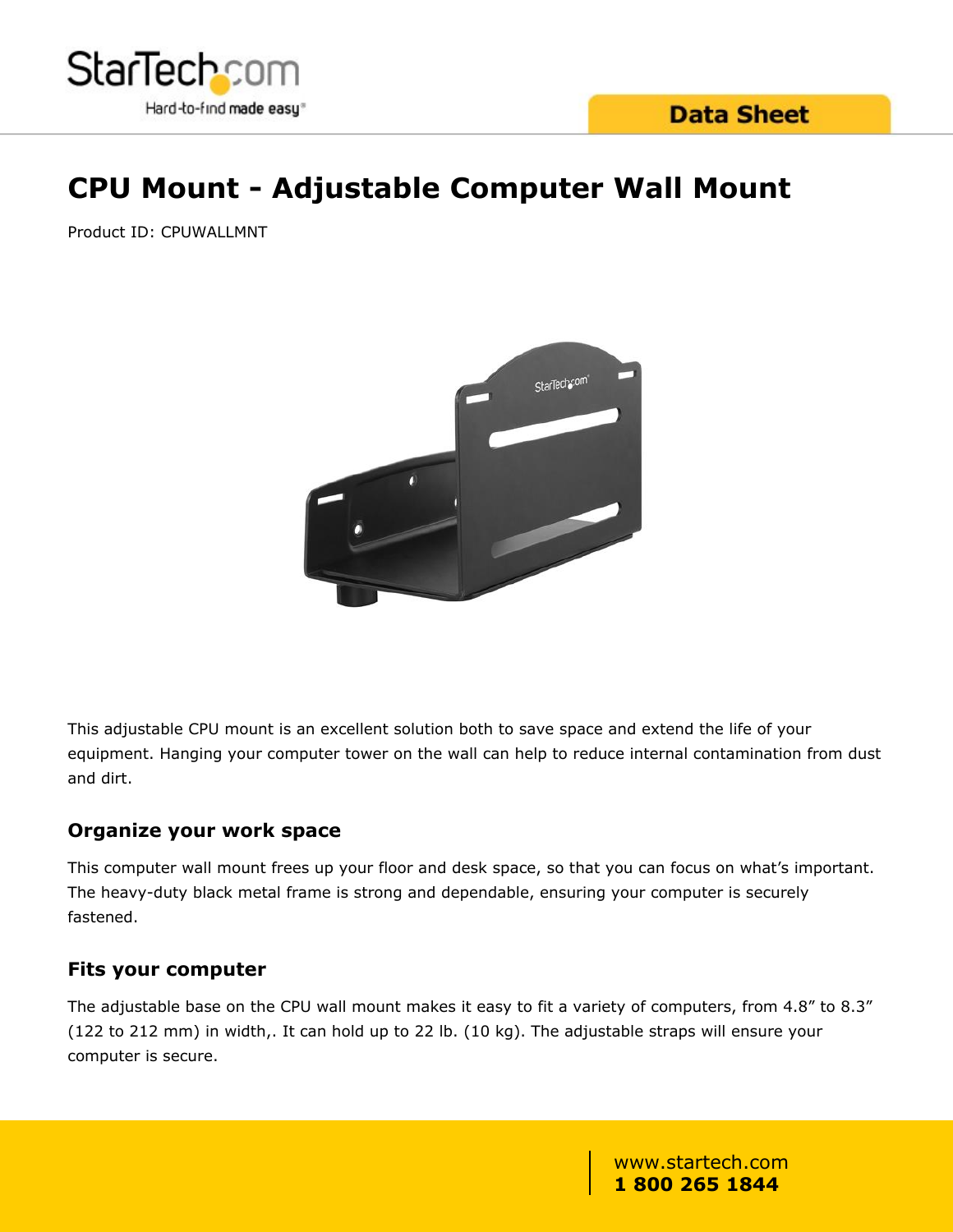

## **Data Sheet**

## **Unrestricted Access**

The open frame design of the CPU mount allows unrestricted access to your computer.

## **Simple set up**

Get up and running quickly. The CPU wall mount is easy to mount, and it comes with all the required hardware and an instruction manual to make installation simple. It mounts easily to walls or other sturdy vertical surfaces.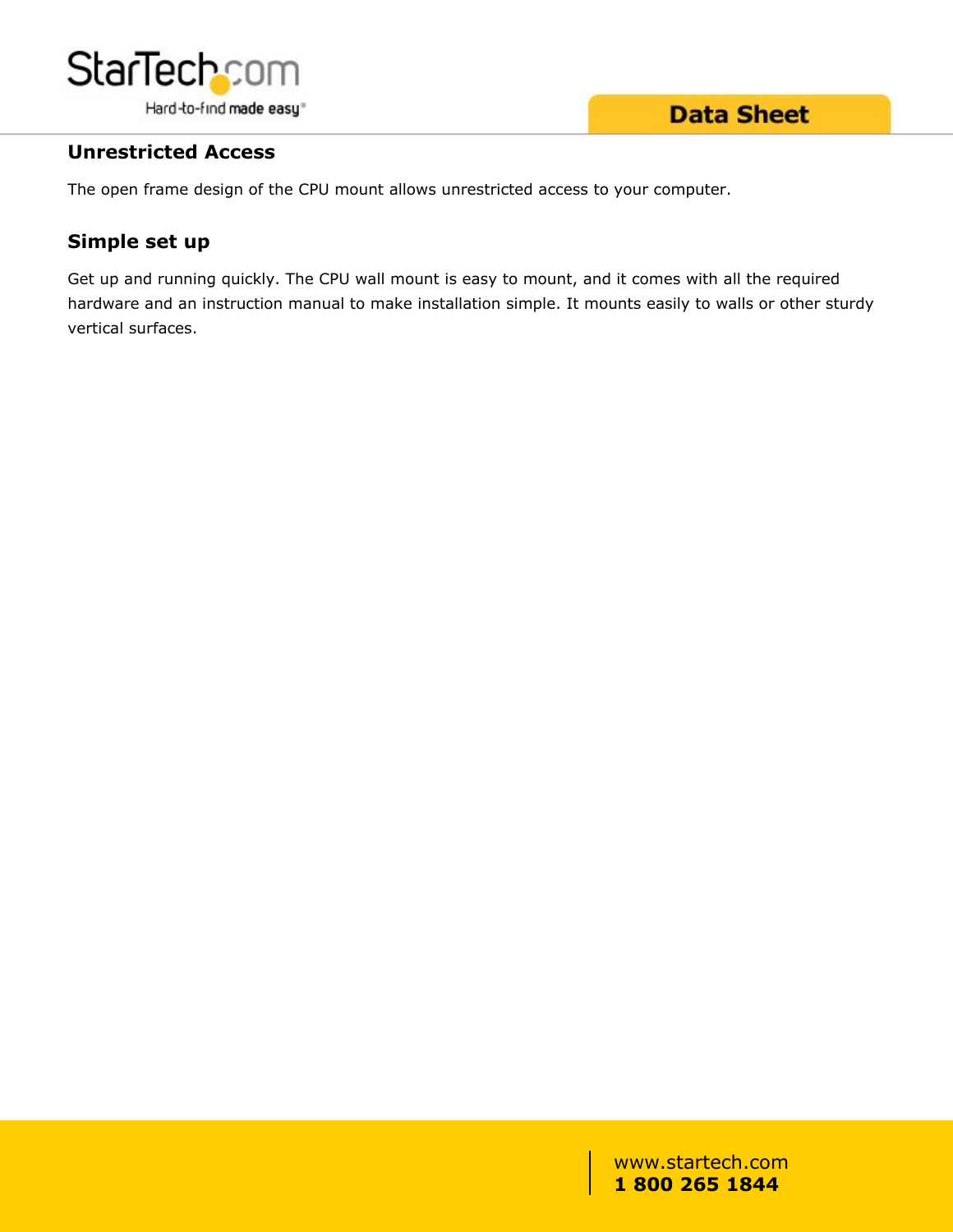

#### **Certifications, Reports and Compatibility**



#### **Applications**

- Create a clutter-free work space and extend the life of your computer equipment in office, business, commercial and institutional environments
- Enhance your home office by maximizing your desktop space

#### **Features**

- Save space in your work area by keeping your computer out of the way and the contract of the contract of the contract of the contract of the contract of the contract of the contract of the contract of the contract of the contract of the contract of the contract of the contract of the co
- Heavy-duty metal frame holds up to 22 lb. (10 kg)
- Easy installation with all hardware needed for set up included
- Extend the life of your computer by keeping it off the ground and away for dirt and dust
- Adjustable width, from 4.8" to 8.3" (122 to 212 mm), fits most computers
- Open frame design allows unrestricted access to your computer
- Feel confident your computer is secure with included straps